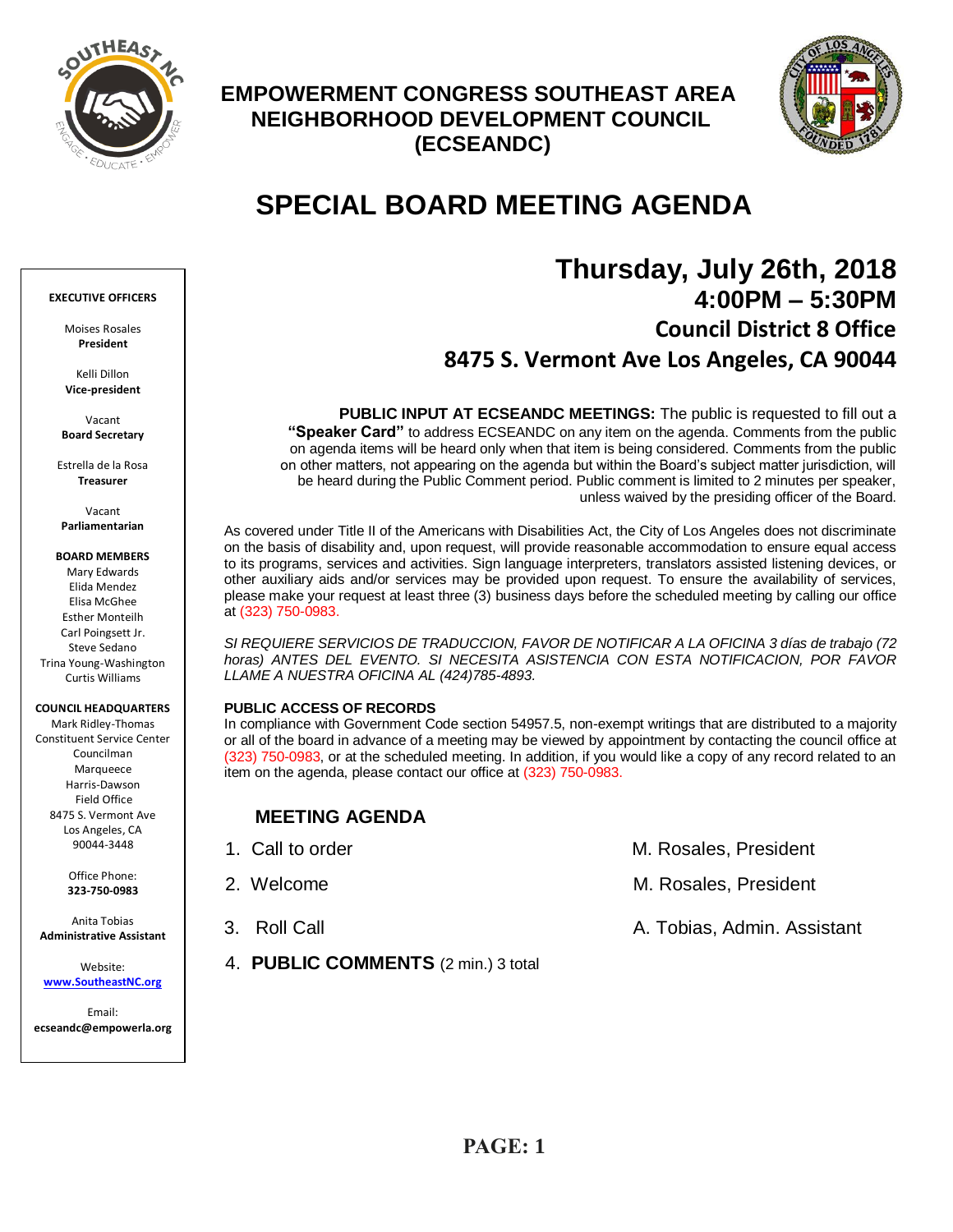## 6. **New Business**

- a. Discussion and possible board action regarding.
	- a1. 2018-2019 budget Packet
	- a2. 2018-2019 Administrative Packet
	- a3. 2018-2019 Letter of acknowledgment (treasurer/card holder)
	- a4. June 2018 MER
- b. Discussion and possible board action regarding the 2018 Southeast NC Retreat. E. Monteilh **(5MIN)**
	- b1. Date:
	- b2. Location
	- b3. Time:
	- b4. Budget NTE \$1500
- c. Discussion and possible board action regarding letter of support for Complete Auto Repair at 9120 S. Figueroa Street **(5MIN)**
- d. Discussion and possible board action regarding NPG request for Dynasty's United Youth Association NTE \$5000 **(5MIN)**
- e. Presentation by YMCA and Discussion and possible board action regarding NPG request for Summer Camp. NTE \$5000 **(5MIN)**
- f. Discussion and possible board action regarding Joint Town hall with Maxing Waters/ MH Dawson E. McGhee**(5MIN)** Date: October ? Location: Regarding: Budget:
- g. Notice to all board member regarding board communications: The President speaks as the Board Representative, unless the Board has designated another individual to speak on a Board approved matter. (M.Rosales)
- h. Notice to all board members regarding Committees: Committees do not have authority to act or take action on behalf of the NC. Committees should send its recommendations to the Board for Board action. (M.Rosales)
- i. Discussion and possible board action regarding an unauthorized survey that was circulated by Land use committee chair on behalf of the board. (M.Rosales)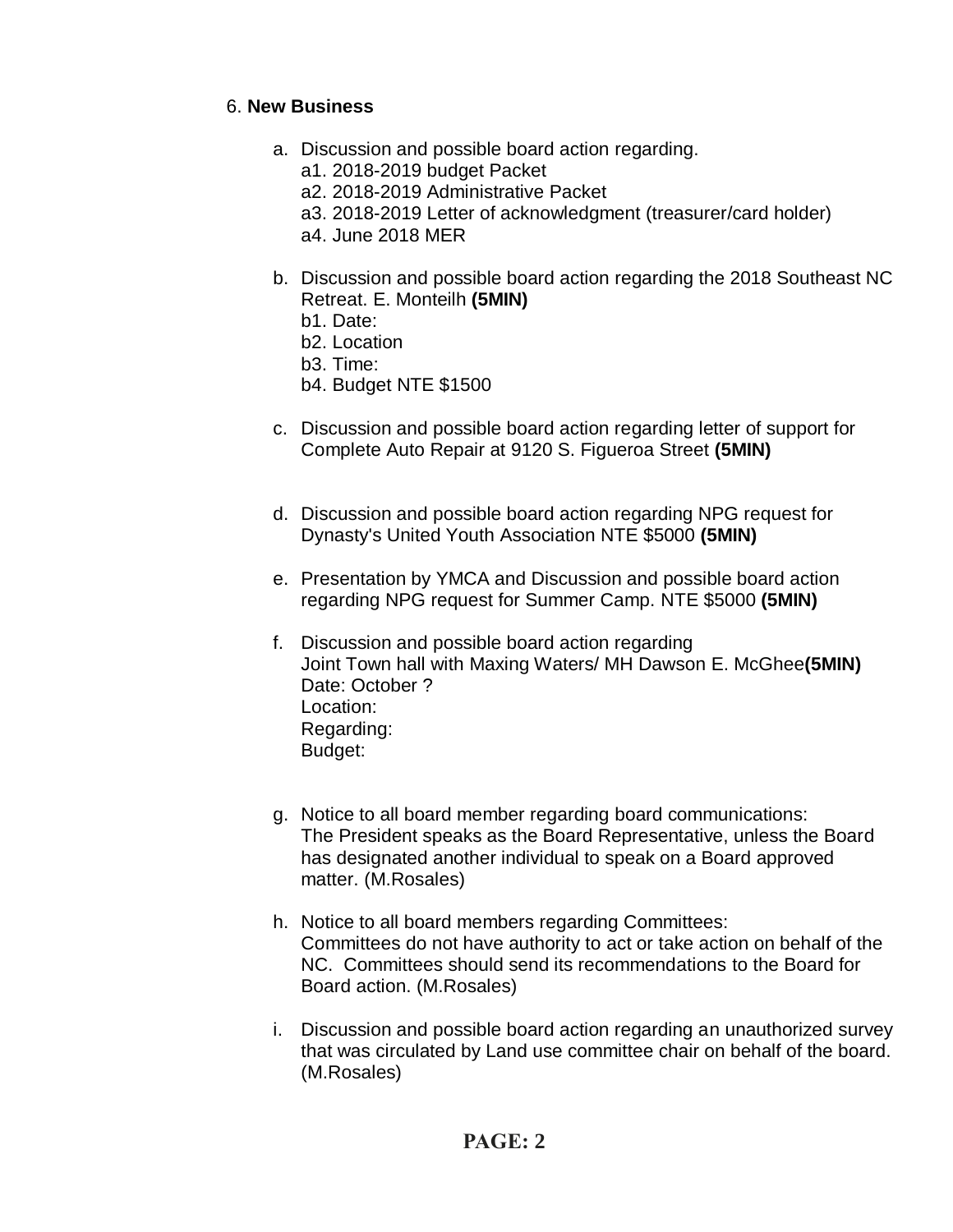- j. Discussion and possible board action to appoint Marilea Owens to the Southeast NC. Area 2 Rep.
- k. Discussion and possible board action regarding letter of support for Council District 8 ATP grant application for Broadway/Manchester M. Rosales **(5MIN)**
- l. Discussion and possible board action regarding partnership with Community Coalition regarding Power Fest a free community festival at the Vermont/Manchester lot on August 25. NTE \$5000 M. Rosales (5MIN)
- q. **Review and Approval of Minutes:** q1. Apr. 24th General Board Meeting q2. May. 22<sup>nd</sup> General Board Meeting
- 7. Unfinished Business (5 min. per item)
	- a. Update on "CD8 End of Term Grant" for \$15,000.00 awarded to the ECSEANDC for Beautification.
		- *a1. Discussion regarding Street pole banners in Area 2. (update) Elisa McGhee (3MIN)*

## **END OF ACTION ITEMS**

Committee Reports and possible board action (4 min. per committee)

- a. Budget Committee Chair **Chair** E. dela Rosa
- b. Outreach Committee Chair **Daniel Access** M. Rosales
- c. Quality of Life Committee Chair T. Washington
- d. Beautification Committee Chair Fame E. Monteilh
- e. Public Safety Committee Chair. Vacant
- f. Youth/ Young Adults Comm. Chair Vacant
- g. Land Use Committee Chair **E. McGhee**
- h. Hospitality Committee Chair M. Edwards
- i. Social Media Chair **Chair 1988** E. McGhee
- j. Budget Representative **-E. McGhee**
- k. SLAANC Representative E. McGhee
- 
- 
- 
- 
- 
- 
- 
- 
- 
- 
- 
-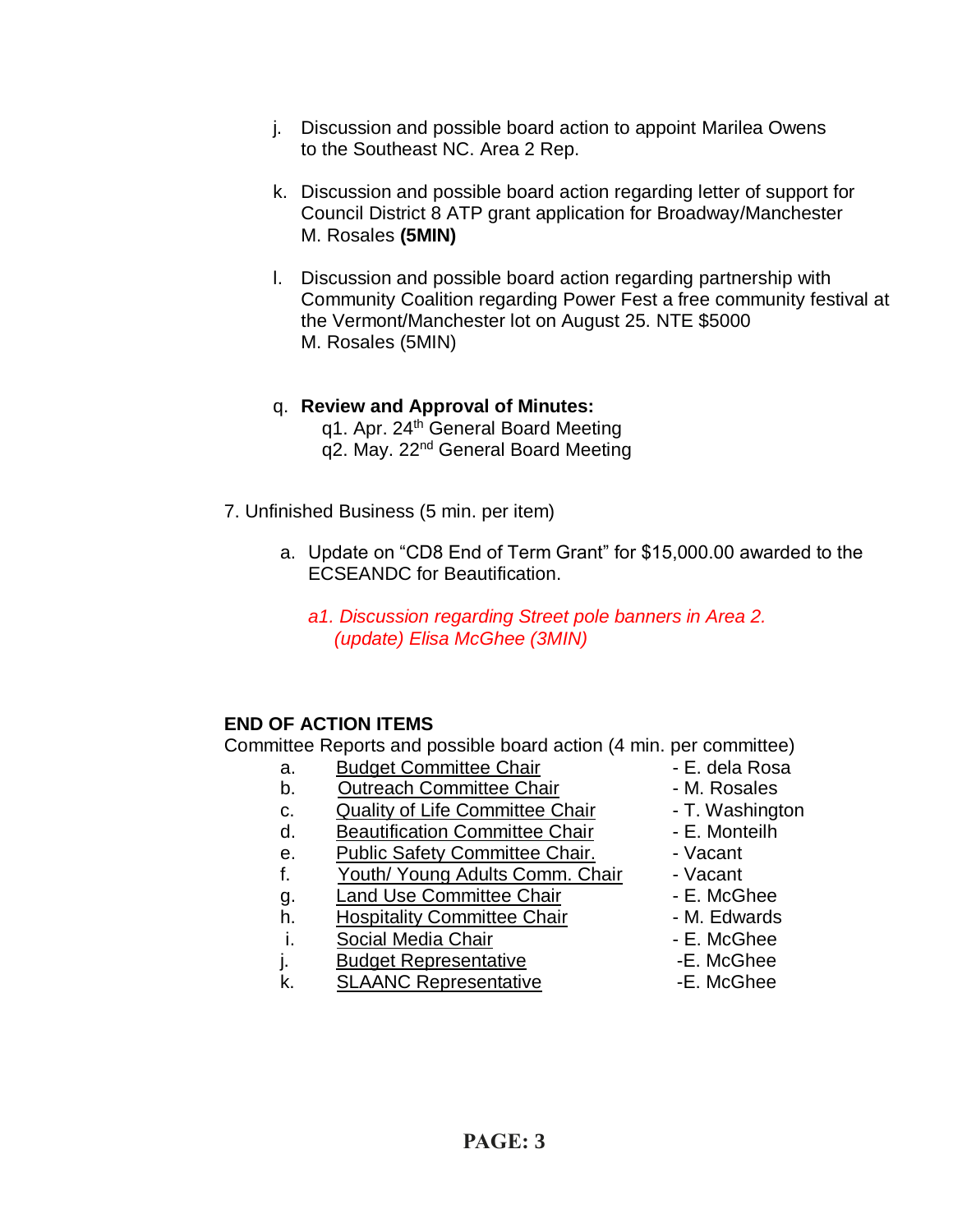09. **Board Vacancy:** Discussion and Possible Board Vote (5 min.) Below are the ECSEANDC vacant board seats. Please See Bylaws for Duties &

Responsibilities also Article 6 section 2E page 9. **VACANCY -**

 **a) Member At-Large Rep #3 b) Member At-Large Rep #4 c) Board Secretary d) Area 2 Representative e) Parliamentarian** 

- 10. Board member Comments (2 min.)
- 11. President Closing Comments (5 min.)
- 12. Adjournment

## **ANNOUNCEMENTS**

# **NEXT Southeast Council MEETING – Aug 28 th 2018 @6:30p.m. Location: Council District 8 Office 8475 S. Vermont Ave Los Angeles, CA 90044-3448**

*Neighboring Neighborhood Council Meetings:*

WATTS

- o Board Meeting: 2nd Tuesday of the month at 6:30pm, meeting location: watts senior citizen center; 1657 E. Century Blvd., Los Angeles, Ca 90002-2987, office location and phone number:10221 Compton Ave. #203, Los Angeles, CA 90002 (323) 564-0260
- o HARBOR GATEWAY NORTH
- o Board Meeting: 4TH TUESDAY OF THE MONTH AT 7:00 PM, Meeting Location: 135th Street Elementary School 801 W. 135TH Street, Gardena, Ca 90247-2154, o Community And Phone Number: PO Box 3723, Gardena, CA 90247, (310) 768-3853, <u>harborgatewaynorth.org وC</u>OMMUNITY & NEIGHBORS FOR 9™ DISTRICT UNITY
- o Board Meeting: 4th Friday Of The Month At 4:30 Pm, Meeting Location; Estelle Van Meter Center Sr. Center 606 E. 76th Street, Los Angeles, 90001-2802, office location and phone number; 7600 S. Avalon Blvd. Los Angeles, CA 90001, (323) 750-0496
- o EMPOWERMENT CONGRESS SOUTHWEST AREA NDC o Board Meeting: 3rd Monday of the month at 6:30 pm, Mark Ridley-Thomas Constituent Service Center - 8475 S. Vermont Ave, Los Angeles 90044-3448, office
- location and phone number; 8475 S. Vermont Ave, Los Angeles, CA 90044 3448, (323) 789-1434. o VOICES OF 90037
- o Board Meeting: 4th Wednesday of the month at 6:30pm, meeting location: Normandie Avenue Elementary School, 4505 S Raymond Ave, Los Angeles CA 90037- 2817, council contact information; (323) 299-0809
- o EMPOWERMENT CONGRESS CENTRAL AREA NDC
- o Board Meeting: 4th Monday of the month at 6:30 pm, meeting location; Amistad Plaza Apartment community room 6050 S. Western Avenue, Los Angeles, Ca 90047-1464, office location and phone number, 8475 S. Vermont Avenue, Los Angeles, CA 90044-3448, (323) 789-1449. o EMPOWERMENT CONGRESS NORTH AREA NDC
	- o Board Meeting: 1ST Thursday of the month at 6:30 pm, meeting location, Expo Center Community Room. 2<sup>nd</sup> floor, 3980 So. Menlo Ave, Los Angeles, CA 90007.

## **ECSEANDC MEETING RULES**

All meetings are conducted in accordance with the Ralph M. Brown Act. The basic council rules listed here are contained either in that Act, the governing bylaws of this Council or in rules adopted by the Governing Board. All ECSEANDC Meeting Locations shall be compliant with the Americans with Disabilities Act.

**DEFINITION OF STAKEHOLDER:** [Bylaws Article 4 (5) "any individual who lives, owns property, works, participates in a community or faith-based organization, or attends classes within the geographic area of this Council". 116th Street, South, 80th Street, North, Central Ave, East Vermont Ave, West

and to include the Mark Ridley Thomas constituent Center. (Bylaws Article III)

**AGENDAS –** Unless otherwise posted, the ECSEANDC meets the 4th Tuesday of every month at 6:30PM at the Mark Ridley-Thomas Constituent Services Center. The agendas for ECSEANDC meetings contain a brief general description of those items to be considered at the